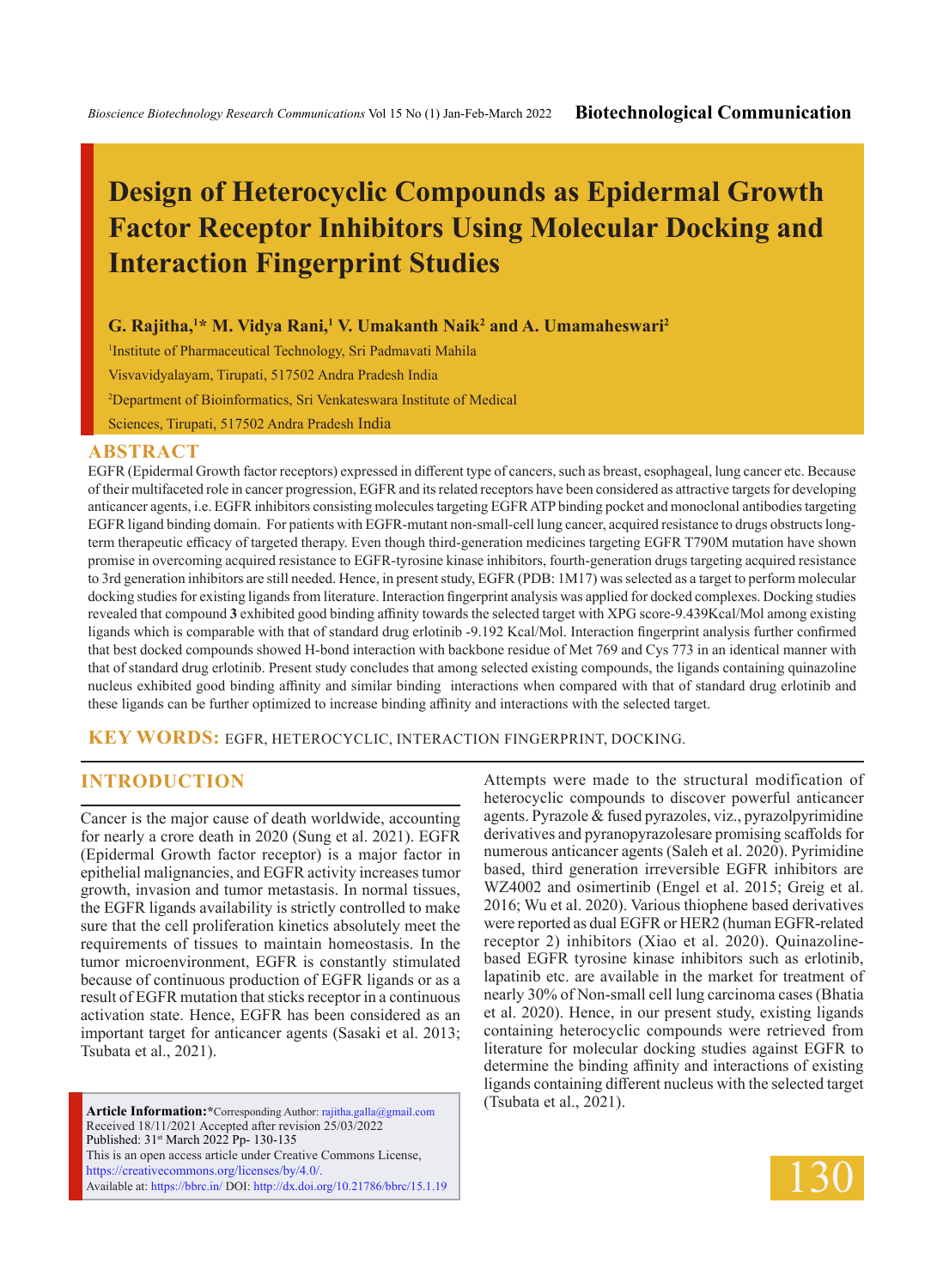## **Material And Methods**

Existing EGFR inhibitors with heterocyclic nucleus were retrieved from literature (Li et al. 2011; Wang et al. 2016; Tu et al. 2016; Toolabi et al. 2019). Structure of co-crystal ligand AQ4 (Erlotinib) was collected from PDB database. Ligands were prepared using LigPrep application with Schrödinger Epik module, such as enhancement of stereochemical nature and protonation state of ligand, development of tautomers and minimization of energy using force field OPLS-3 at pH7.0±2.0 (Friesner et al. 2004; Pradeep et al. 2015). The best resolute X-ray structure of EGFR tyrosine kinase domain with 4-anilinoquinazoline inhibitor erlotinib (1M17) was selected in present study to propose EGFR antagonists by molecular docking & proteinligand interaction fingerprint analysis (Jennifer et al. 2002). Literature report indicated that 4-anilinoquinazolines like erlotinib inhibits EGFR by binding to site which is occupied by ATP during phosphotransfer. EGFR crystal structure was imported to Maestro and protein structure was prepared using protein preparation wizard. The optimization of H-bonding network was done by reorientation of hydroxyl

**Table 1. Docking scores of EGFR with erlotinib and best docked existing compounds**

| S.No | Compound code | <b>XPG Score (Kcal/Mol)</b> |
|------|---------------|-----------------------------|
|      | Erlotinih     | $-9.192$                    |
| 2.   |               | $-9.439$                    |
| 3.   |               | $-9.402$                    |
| 4.   | 24            | $-8.863$                    |
| 5.   | 33            | $-8.291$                    |

groups and thiol groups in protein; other operations were performed which were not part of refinement process of X-ray crystal structure (Sudheer et al. 2021).

Protein optimization was done at neutral pH and then minimization of energy was done by applying OPLS-3 force field for all atoms. Grid was generated around target key residues using Glide v7.1. Removal of the undesirable water molecules was done using Protein preparation wizard from the inhibitor binding site of target (Sudheer et al. 2021). GLIDE XP (grid-based ligand docking with energetic extra precision) docking procedure was used for determining target & ligand binding affinity (Duch et al. 2007). The prepared ligands were docked flexibly into grid box which was generated around the inhibitor binding site residues of EGFR using Monte Carlo-based simulated algorithm minimization method (Sudheer et al. 2021). Binding,energy, binding orientation and ranking were represented by Glide Score. During XP docking, ten poses were generated for each ligand and after post-docking minimization the best pose was retained.

Selected existing ligands were subjected to QikProp module of Schrödinger suite for prediction of the pharmacological descriptors and ADME properties. In addition, SASA and related values of docked ligands were also determined using Schrödinger suite (Thirupathi et al. 2016). Docking interactions were further analyzed by interaction fingerprint studies to determine whether the test compounds showed similar interactions like standard drug. Interaction fingerprint was generated for the best docked compounds and erlotinib docked complexes (Deng et al. 2004). Value 1 was given for established interactions and 0 for absence of specific interaction (Rácz et al. 2018).

| Table 2. Pharmacological descriptors of erlotinib and best docked compounds |         |             |             |             |             |                    |            |            |          |       |  |  |  |
|-----------------------------------------------------------------------------|---------|-------------|-------------|-------------|-------------|--------------------|------------|------------|----------|-------|--|--|--|
| Comp. Code                                                                  | M.W     | <b>SASA</b> | <b>WPSA</b> | <b>FOSA</b> | <b>PISA</b> | Vol                | <b>HBD</b> | <b>HBA</b> | Glob     | IP    |  |  |  |
| Erlotinib                                                                   | 393.441 | 714.826     | $\theta$    | 374.94      |             | 279.021 1278.941   | 1.5        | 7.4        | 0.797135 | 8.396 |  |  |  |
| 3                                                                           | 609.451 | 856.13      | 114.902     | 338.114     |             | 311.952 1620.635   | 2          | 8.95       | 0.779379 | 8.382 |  |  |  |
| 7                                                                           | 594.396 | 848.926     | 114.901     | 188.262     | 356.093     | 1549.14            | 2          | 8.45       | 0.762703 | 8.591 |  |  |  |
| 24                                                                          | 574.408 | 852.538     | 114.901     | 183.498     |             | 385.154   1545.105 | 2          | 8.95       | 0.758153 | 8.542 |  |  |  |
| 33                                                                          | 424.879 | 597.812     | 111.28      | 46.685      | 337.15      | 1138.137           | 2          | 5          | 0.881855 | 8.72  |  |  |  |

MW = Molecular weight(130/725); SASA = Total solvent accessible surface area(300/1000); WPSA= Weakly polar solvent accessible surface area(0/175); FOSA = Hydrophobic solvent accessible surface area(0/750); PISA = Carbon Pi solvent accessible surface area  $(0/450)$ ; Vol = Molecular volume  $(A<sup>3</sup>)(500/2000)$ ; HBD = Hydrogen bond Donor (0/6); HBA = Hydrogen bond acceptor (2/20); Glob = Globularity (0.75/0.95); IP (eV) = Ionization potential (7.9/10.5)

## **Results and Discussion**

The structures of 77 EGFR inhibitors were collected from literature, and erlotinib structure was retrieved from PDB database and prepared using LigPrep application with Schrödinger Epik module. The PDB id 1M17 was selected to determine the antagonist behavior of existing ligands. The protein preparation wizard was used for minimizing

energies of prepared crystal structure of EGFR. Inhibitor binding site residues were defined around the grid generated within the EGFR. The EGFR-AQ4 (Erlotinb) complex inhibitor binding site comprises residues such as Leu 694, Gly 695, Ser 696, Ala 719, Lys 721, Glu 738, Leu 764, Thr 766, Glu 767, Leu 768, Met 769, Pro 770, Phe 771, Gly 772, Cys 773, Leu 820, Thr 830, Asp 831, Phe 832 within the 4 Å region surrounding AQ4. The binding site residues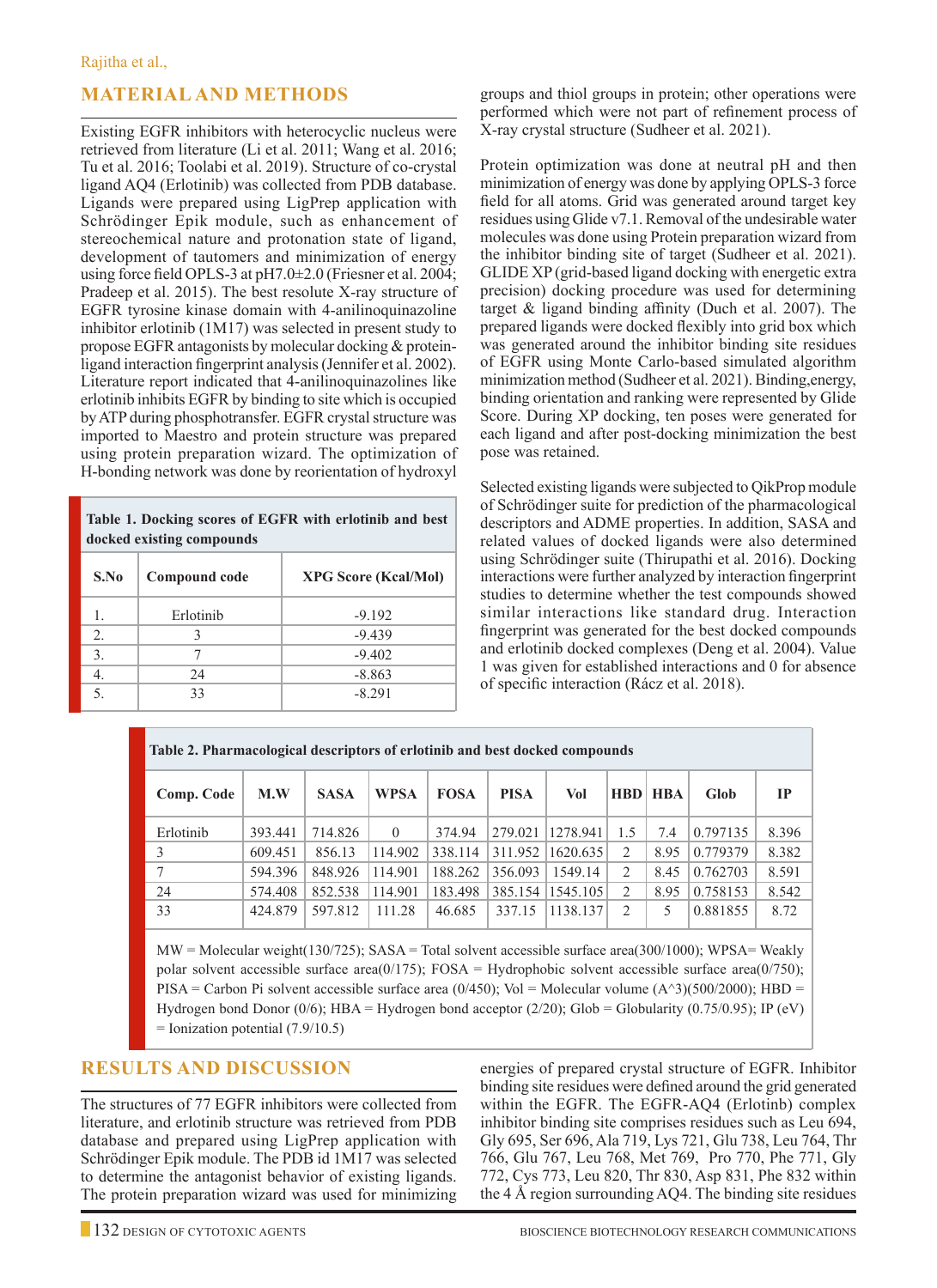of EGFR were defined 4 Å around co-crystal ligand using PDBsum.

About 77 existing ligands from literature and Erlotinib were docked with EGFR. Among all the docked complexes, Compound 3 exhibited least XPGscore of -9.439 Kcal/ mol with good interactions with key amino acid residues (Table 1). Pharmacological descriptors and ADME/T profile of erlotinib and best docked ligands were determined using epic module of schrodinger. Results indicated that the selected existing ligands showed favorable ADME/T properties within the range of 95% FDA approved drugs. Results were represented in table 2 & table 3 (Pradhan et al. 2013).

| Table 3. ADME/T properties of erlotinib and best docked compounds |               |             |          |                 |          |           |  |  |  |  |  |  |
|-------------------------------------------------------------------|---------------|-------------|----------|-----------------|----------|-----------|--|--|--|--|--|--|
| Compounds                                                         | Rule of 5     | $Log P_0/w$ | Log BB   | Log KhSa Log KP |          | Rule of 3 |  |  |  |  |  |  |
| Erlotinib                                                         | $\theta$      | 4.053       | $-0.738$ | 0.157           | $-0.602$ | $\Omega$  |  |  |  |  |  |  |
| 3                                                                 | $\mathcal{D}$ | 5.738       | $-0.758$ | 0.776           | $-1.141$ |           |  |  |  |  |  |  |
|                                                                   |               | 4.854       | $-1.871$ | 0.714           | $-2.897$ |           |  |  |  |  |  |  |
| 24                                                                |               | 4.795       | $-1.657$ | 0.602           | $-2.413$ |           |  |  |  |  |  |  |
| 33                                                                | $\theta$      | 4.319       | $-0.405$ | 0.473           | $-1.648$ | $\theta$  |  |  |  |  |  |  |

Rule of 5: Violations of Lipinski's Rule of 5 (Max 4); Log P o/w = log P octanol/ water (1.80/6.50); Log BB = log BB brain/blood (-3/1.2); Log KhSa = serum protein binding (-02.5/01.5); Log  $KP =$  skin permeability (KP in cm/h); Rule of 3: Violations Jorgensen Rule of 3 (Max 3)





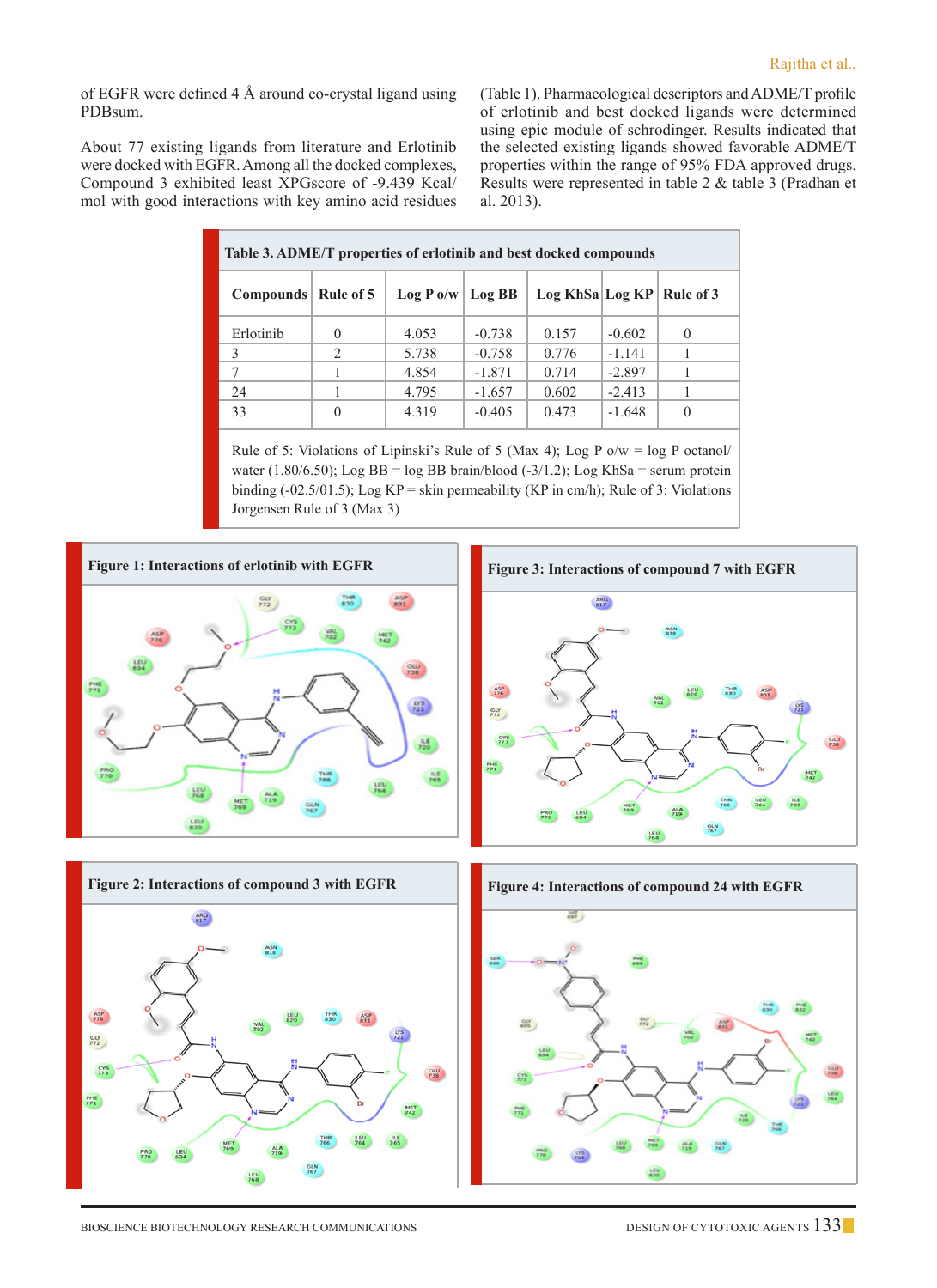

The co-crystal ligand erlotinb exhibited two hydrogen bond interactions with back bone residues of Met 769 and Cys 773 respectively. Among all the selected heterocyclic compounds, the compounds containing quinazoline heterocyclic nucleus (compounds 3, 7 and 24) exhibited good interactions with key aminoacid residues and two H-bonds with backbone residues of Met 769 and Cys 773 with docking scores -9.439Kcal/Mol, -9.402Kcal/Mol and -8.863Kcal/Mol respectively which is comparable to that of standard drug erlotinib. In addition to the interactions with Met 769 and Cys 773, compound 7 showed one H-bond interaction with backbone residue of Ser 696 indicating good EGFR inhibition. Among the compounds containing thienopyrimidine nucleus, compound 33 showed moderate binding affinity with XPG score -8.291 Kcal/ Mol and exhibited only one H-bond interaction with Met 769 (Fig 1-5). All the best docked compounds exhibited good interaction with "hing region key residue" Met769 of EGFR, which is involved in the anticancer treatment strategies.

| Table 4. Interaction fingerprint of the erlotinib and best docked compounds |                |                  |                    |              |                |              |             |                    |                    |              |                  |                    |              |                |              |             |                    |                    |
|-----------------------------------------------------------------------------|----------------|------------------|--------------------|--------------|----------------|--------------|-------------|--------------------|--------------------|--------------|------------------|--------------------|--------------|----------------|--------------|-------------|--------------------|--------------------|
|                                                                             | <b>Met 769</b> |                  |                    |              |                |              |             |                    | <b>Cys 773</b>     |              |                  |                    |              |                |              |             |                    |                    |
| Compound                                                                    | Any contact    | H-bond(Backbone) | H-bond (Sidechain) | Salt Bridge  | Pi-Pi stacking | Hydrophobic  | Polar       | Charged (Negative) | Charged (Positive) | Any contact  | H-bond(Backbone) | H-bond (Sidechain) | Salt Bridge  | Pi-Pi stacking | Hydrophobic  | Polar       | Charged (Negative) | Charged (Positive) |
| Erlotinib                                                                   | $\mathbf{1}$   | $\mathbf{1}$     | $\mathbf{0}$       | $\bf{0}$     | $\mathbf{0}$   | $\mathbf{1}$ | $\bf{0}$    | $\mathbf{0}$       | $\mathbf 0$        | $\mathbf{1}$ | $\mathbf{1}$     | $\mathbf{O}$       | $\bf{0}$     | $\overline{0}$ | $\mathbf{1}$ | $\mathbf 0$ | $\mathbf 0$        | $\mathbf 0$        |
| $\overline{3}$                                                              | $\mathbf{1}$   | 1                | $\mathbf{0}$       | $\mathbf{0}$ | $\mathbf 0$    | 1            | $\mathbf 0$ | $\overline{0}$     | $\mathbf 0$        | $\mathbf{1}$ | $\mathbf{1}$     | $\mathbf 0$        | $\mathbf{0}$ | $\bf{0}$       | $\mathbf{1}$ | $\mathbf 0$ | $\overline{0}$     | $\mathbf 0$        |
| $\tau$                                                                      | $\mathbf{1}$   | 1                | $\mathbf{0}$       | $\mathbf 0$  | $\mathbf 0$    | 1            | $\mathbf 0$ | $\mathbf 0$        | $\mathbf 0$        | $\mathbf{1}$ | $\mathbf{1}$     | $\mathbf 0$        | $\mathbf 0$  | 0              | $\mathbf{1}$ | $\mathbf 0$ | $\mathbf{0}$       | $\mathbf 0$        |
| 24                                                                          | $\mathbf{1}$   | $\mathbf{1}$     | $\mathbf{0}$       | $\mathbf 0$  | $\mathbf{0}$   | $\mathbf{1}$ | $\mathbf 0$ | $\mathbf 0$        | $\mathbf{0}$       | $\mathbf{1}$ | $\mathbf{1}$     | $\mathbf{0}$       | $\mathbf{0}$ | 0              | $\mathbf{1}$ | $\mathbf 0$ | $\mathbf{0}$       | $\mathbf{0}$       |
| 33                                                                          | 1              | $\mathbf{1}$     | $\mathbf{0}$       | $\bf{0}$     | $\mathbf{0}$   | $\mathbf{1}$ | $\mathbf 0$ | $\overline{0}$     | $\mathbf{0}$       | $\mathbf{1}$ | $\mathbf{0}$     | $\mathbf{0}$       | $\Omega$     | $\mathbf 0$    | $\mathbf{1}$ | $\mathbf 0$ | $\mathbf{0}$       | $\mathbf{0}$       |

Best docked compounds 3, 7 and 24 exhibited H-bond interaction with backbone residues of key amino acid Cys-773 which is positioned within the EGFR ATP binding pocket (Fry et al. 1998; Nasab et al. 2018; Sudheer et al. 2021). A 9 bit interaction fingerprint was generated to determine interaction of best docked compounds in the inhibitor binding site of hERα (Table 4) and compared with standard drug erlotinib (Rajitha el al. 2021).. Results indicated that compounds with quinazoline nucleus exhibited similar interactions with that of erlotinib.

# **Conclusion**

The findings of present study can help in designing the novel EGFR inhibitors with better binding affinity and interactions by using molecular docking studies of existing EGFR inhibitors against EGFR (1M17) and interaction fingerprint analysis. Among all the selected existing ligands, compound 3 exhibited good binding affinity with XPG score -9.439 Kcal/Mol which is comparable with that of standard drug erlotinib. Interaction fingerprint analysis further confirmed that the best docked compound showed two H-bond interactions with backnone residues of Met 769 and Cys 773 similar to that of standard Erlotinib. Results of the present study concludes that these derivatives properly fit into the ATP binding pocket in EGFR crystal structure with good binding affinity, indicating that they may act as potential EGFR inhibitors.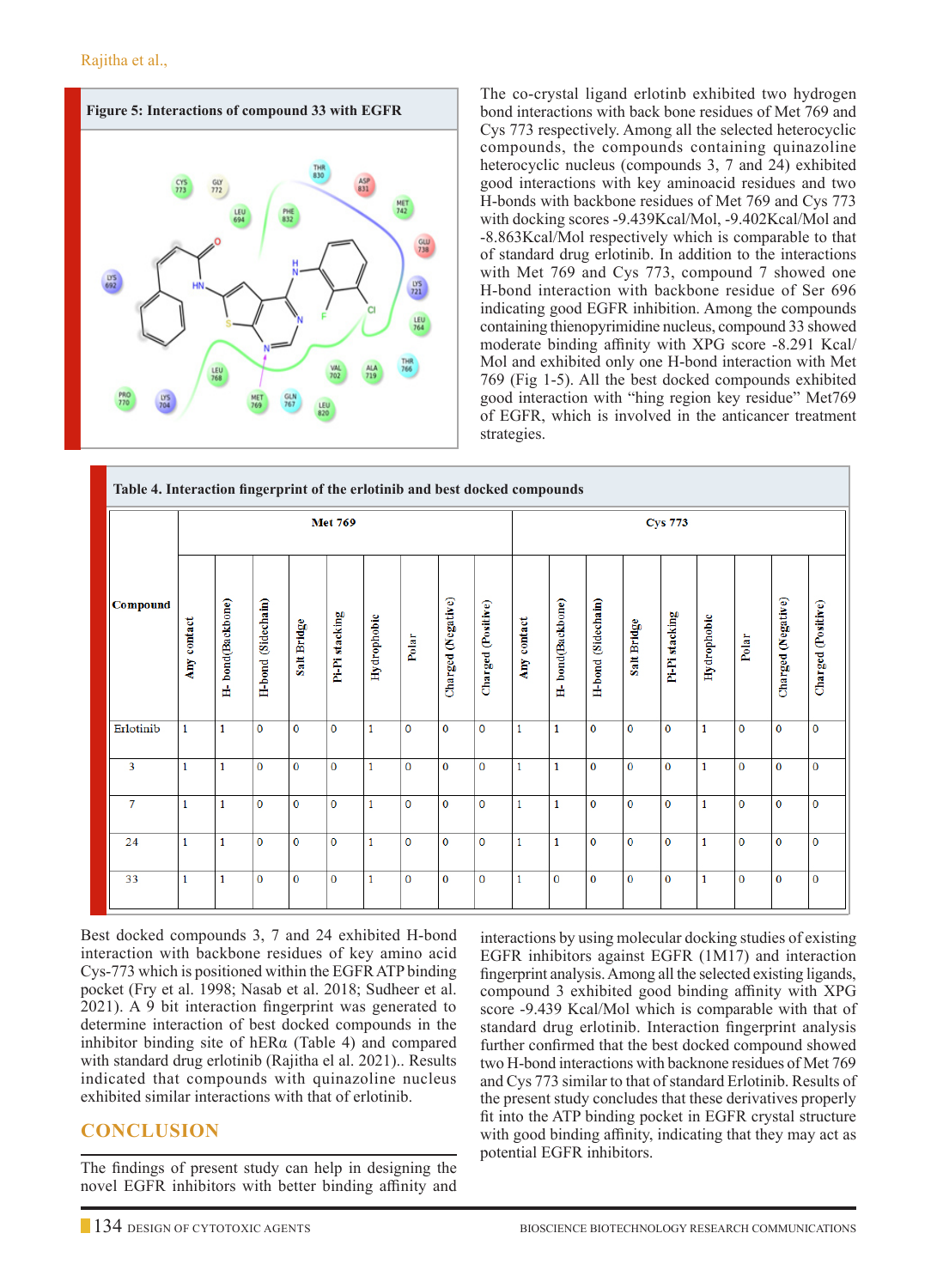# **Acknowledgements**

We gratefully acknowledge the genorous support provided by the Coordinator, CURIE-AI Centre, SPMVV for this project.

**Conflict of Interests:** Authors declare no conflicts of interests to disclose.

**Funding:** The study is financially supported by the CURIE-AI Center, SPMVV under the "Innovative Research projects to the faculty (Minor Projects) to develop AI Databases" of CURIE- AI Phase-II Recurring grant.

**Data Availability Statement:** The database generated and /or analysed during the current study are not publicly available due to privacy, but are available from the corresponding author on reasonable request.

### **REFERENCES**

Bhatia, P, Sharma, V, Alam, O, et al. (2020). Novel quinazoline-based EGFR kinase inhibitors: A review focussing on SAR and molecular docking studies (2015- 2019), European Journal of Medicinal Chemistry, vol. 204, pp. 112640.

Dasari, T, Kondagari, B, Dulapalli, R, et al. (2016). Design of novel lead molecules against RhoG protein as cancer target – a computational study, Journal of Biomolecular Structure and Dynamics, vol. 35, no. 14, pp. 3119–3139. Deng, Z, Chuaqui, C and Singh, J (2004). Structural Interaction Fingerprint (SIFt): A Novel Method for Analyzing Three-Dimensional Protein-Ligand Binding Interactions, Journal of Medicinal Chemistry, vol. 47, no. 2, pp. 337-344.

Duch, W, Swaminathan, K and Meller, J (2007). Artificial Intelligence Approaches for Rational Drug Design and Discovery, Current Pharmaceutical Design, vol. 13, no. 14, pp. 1497–1508.

Engel, J, Richters, A, Getlik, M, et al. (2015). Targeting Drug Resistance in EGFR with Covalent Inhibitors: A Structure-Based Design Approach, Journal of Medicinal Chemistry, vol. 58, no. 17, pp. 6844–6863.

Friesner, RA, Banks, JL, Murphy, RB, et al. (2004). Glide: A new approach for rapid, accurate docking and scoring: Method and assessment of docking accuracy, Journal of Medicinal Chemistry, vol. 47, no. 7, pp. 1739–1749.

Fry, DW, Bridges, AJ and Denny, WA (1998). Specific, irreversible inactivation of the epidermal growth factor receptor and erbB2, by a new class of tyrosine kinase inhibitor, Proceedings of the National Academy of Sciences of the United States of America, vol. 95, no. 20, pp. 12022-12027.

Greig, SL 2016, 'Osimertinib: First Global Approval, Drugs, vol. 76, no. 2, pp. 263-73.

Jennifer, S, Sliwkowski, MX and Eigenbrot, C (2002).

Structure of the Epidermal Growth Factor Receptor Kinase Domain Alone and in Complex with a 4-Anilinoquinazoline Inhibitor, Journal of Biological Chemistry, vol. 277, no. 48, pp. 46265-46272.

 Li, DD, Lv, PC, Zhang, HJ, et al. (2011). The combination of 4-aminoquinazoline and cinnamic acid: A novel mode of binding to the epidermal growth factor receptor tyrosine kinase, Bioorganic & Medicinal Chemistry, vol. 19, no. 16, pp. 5012-5022.

 Nasab, RR, Mansourian, M, Hassanzadeh, F, et al. (2018). Exploring the interaction between epidermal growth factor receptor tyrosine kinase and some of the synthesized inhibitors using combination of *in-silico* and *in-vitro* cytotoxicity methods, Research in Pharmaceutical Sciences, vol. 13, pp. 509-522.

Pradeep, N, Munikumar, M, Swargam, S, et al. (2015). 197 Combinations of e-pharmacophore modeling, multiple docking strategies and molecular dynamic simulations to discover of novel antagonists of BACE1, Journal of Biomolecular Structure and Dynamics, vol. 33, no. 1, pp. 129-130.

Rácz, A, Bajusz, D and Héberger, K (2018). Life beyond the Tanimoto coefficient: similarity measures for interaction fingerprints, Journal of Cheminformatics, vol. 10, pp. 1-12.

Rajitha, G, Vidya Rani, M, Naik Vankadoth, U and Umamaheswari, A (2021). Design of Novel Selective Estrogen Receptor Inhibitors using Molecular Docking and Protein-Ligand Interaction Fingerprint Studies, Journal of Pharmaceutical Research International, vol. 33, no. 46A, pp. 470-483.

Saleh, NM, El-Gazzar, MG, Aly, HM, et al. (2020). Novel Anticancer Fused Pyrazole Derivatives as EGFR and VEGFR-2 Dual TK Inhibitors, Frontiers in Chemistry, vol. 7, pp. 917, 1-12.

Sandeep, S, Priyadarshini, V, Pradhan, D, et al. (2012). Docking and molecular dynamics simulations studies of human protein kinase catalytic subunit alpha with antagonist, The Journal of Clinical and Scientific Research, vol. 1, no. 1, pp. 15-23.

Sasaki, T, Hiroki, K and Yamashita, Y (2013). The role of epidermal growth factor receptor in cancer metastasis and microenvironment, Biomed research International, Vol. 2013, pp. 1-8.

Sung, H, Ferlay, J, Siegel, RL, et al. (2021). Global Cancer Statistics 2020: GLOBOCAN Estimates of Incidence and Mortality Worldwide for 36 Cancers in 185 Countries, CA: A Cancer Journal for Clinicians, vol. 71, no. 3, pp. 209-249.

Toolabi, M, Moghimi, S, Bakhshaiesh, TO, et al. (2019). 6-Cinnamoyl-4-arylaminothienopyrimidines as highly potent cytotoxic agents: Design, synthesis and structureactivity relationship studies, European journal of medicinal